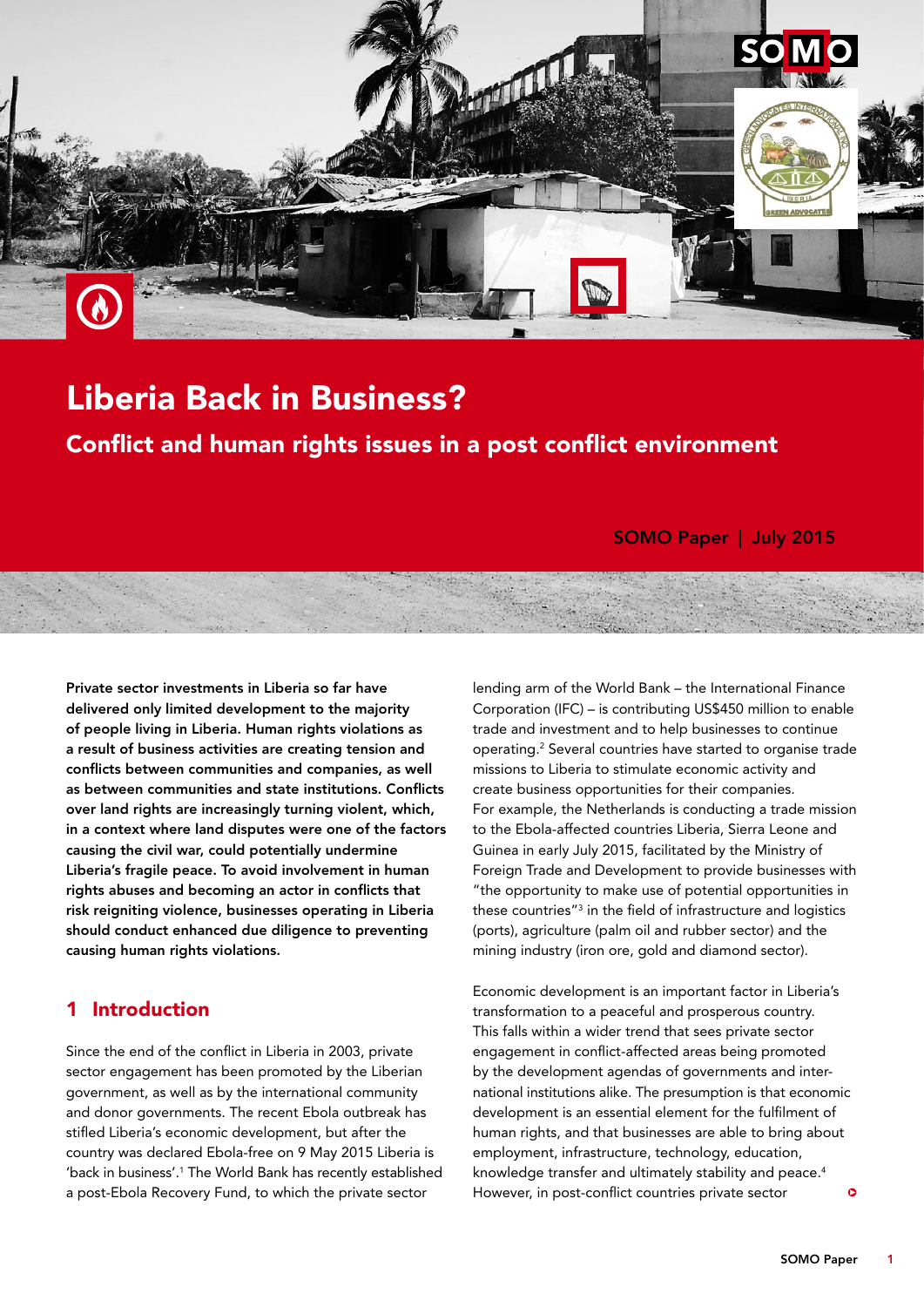

## About Liberia

Liberia is located in West Africa and was founded in 1847 by freed African-American slaves. It has a population of almost 4 million people who belong to various ethnic groups. Around half of Liberia's population lives in Monrovia. English is the official language along with some 20 ethnic group languages.5 The majority of the people live below the poverty line, and the country ranks close to the bottom of countries in the Human Development Index.<sup>6</sup> Over 70% of the population is below the age of 30, life expectancy is 61 years.<sup>7</sup> In urban areas, 5.1% of households can access electricity, which is 0.8% in rural areas. Formal unemployment figures are low, but 78% of the labour force holds only precarious employment, including the large urbanised youth population.

The country has experienced more than 15 years of conflict that killed over 300,000 people. After the end of the civil war in 2003, democratic elections followed in 2005. Ellen Johnson Sirleaf was elected as president, and she was re-elected in 2011. The UN peacekeeping mission in Liberia (UNMIL) that was established at the end of the war is currently being phased out.<sup>8</sup>

As a result of the conflict much of Liberia's infrastructure was destroyed, and although rehabilitation efforts have been made, this infrastructure remains limited. 45% of the population can access an all-season road within 5km, and 27% cannot access such a road within 30km.<sup>9</sup>

#### The Liberian economy: foreign assistance and natural resource exploitation

Liberia is a low-income country that relies heavily on foreign assistance and natural resource exploitation.10 The country receives some of the highest Official Development Assistance per capita in the world. Economic growth before the war was primarily driven by natural resources, with little actual development. Low levels of employment and high levels of poverty continue to be a challenge today.11 Important export products include iron ore, rubber and timber, while the export of oil and palm oil are expected to take off in the near future. Agriculture is an important sector, which includes rubber, palm oil and timber. Mining is

a vital sector due to the vast potential of Liberia's mineral wealth for future extraction, mainly iron ore and gold mining. Diamond mining is mainly alluvial, involving ex-fighters from the Liberian civil war. Ex-fighters also continue to be involved in gold mining, which is an industry that is also attracting international mining companies.

Liberia has experienced high Gross Domestic Product (GDP) growth rates since the end of the conflict in 2003, around 8% to 9% in 2012 and 2013, which is mainly driven by the export of iron ore, timber and rubber. In 2014 this declined to 2.5%, in part due to the Ebola outbreak.12 Oil has been discovered off the coast and the size and availability of supply is currently being assessed.13 Potential production is not likely to begin until the end of the decade. Liberia's private sector largely consists of multinational corporations operating iron ore mining, timber, rubber and palm oil concessions. In addition, there is a formal sector in Monrovia largely servicing the government and donor community. This operates alongside an informal sector of micro and small enterprises and the rural subsistence agriculture sector that employs the majority of the population.<sup>14</sup>

#### Ebola outbreak

In 2014, Ebola caused an estimated 4,000 deaths and affected more than 9,000 people in Liberia alone. The outbreak of the virus resulted in a deterioration of the already struggling Liberian economy. This had a major impact on economic and infrastructural development and led to the withdrawal of investors, resulting in a reduction of revenue and budget shortfall.<sup>15</sup> The Ebola outbreak has stifled the country's growth rates, reversed socio-economic gains, aggravated poverty and food insecurity and destroyed livelihoods.16 Expected lost GDP in 2015 as a result of Ebola and other global economic conditions is US\$180 million.17 There could be a risk that the effects of the Ebola outbreak will push the Liberian government to increase the investorfriendly environment in order to attract foreign capital without the necessary corresponding regulatory policies that protect the Liberian people from negative impacts and access to justice when rights are violated.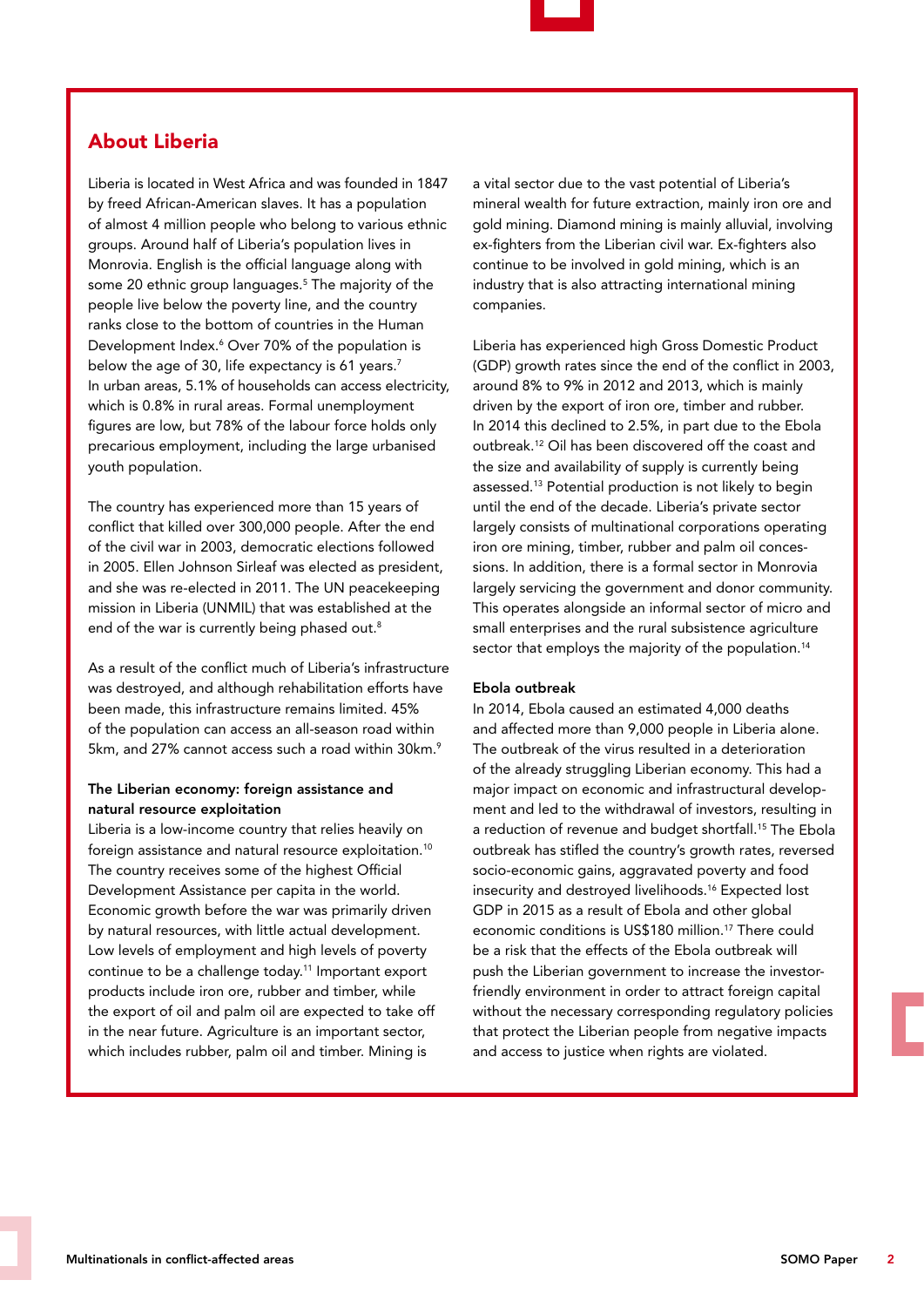investment also risks causing serious adverse human rights impacts, and sparking conflicts. This paper aims to highlight the human rights concerns when businesses operate in a conflict-affected area like Liberia. It provides a background to the Liberian context and identifies major human rights and conflict risks. Recommendations are provided for businesses that are currently operating in Liberia, or that are considering doing so. These recommendations highlight that, in accordance with international standards, businesses should not only ensure their own activities do not result in human rights violations, but that they also have a responsibility to assess the business partners they work with and conduct enhanced due diligence in order to prevent becoming involved in any human rights violations. Recommendations are also provided to governments promoting private sector development in Liberia, and to civil societies monitoring the impacts of businesses on human rights.

Figure 1: Map Liberia



# 2 Liberian wars and the role of businesses

Multinational corporations have a long history in Liberia and have played a significant role in shaping the country. Successive regimes have used state power to serve the interests of a select few, acquiring land at the detriment of the country's people and reaching special deals with foreign companies for the exploitation of natural resources that did not benefit the majority of Liberians. Throughout the country's history, most of the exploitation of natural resources and agricultural land has been at the hands of

foreign-owned companies, which have developed very few processing or other industries that add value to these resources. For example, the rubber company Firestone was granted a 99-year lease for a million acres of land on very favourable terms in 1926, and despite its long presence is still exporting rubber out of the country as a raw material.

Systematic violations of social and economic rights were one of the causes of the Liberian conflict. The war was fuelled by widespread violations of political, social and economic rights by successive regimes, including systematic inequality, forcible destruction of homes and the loss of livelihoods.<sup>18</sup>

According to Liberia's Truth and Reconciliation Commission, "economic actors and economic activities played a crucial role in contributing to, and benefiting from, armed conflict in Liberia".19 For example, timber and mining companies benefited from the conflict by obtaining lucrative natural resource concessions and engaging in systematic tax evasion. Logging companies aided the trafficking of weapons to warring factions, violently removed communities from their land, and used security forces closely aligned with militia units that were committing grave human rights abuses. This also exacerbated land-based an inter-ethnic tensions.<sup>20</sup> In its report, the Commission has listed actors involved in economic crimes during the Liberian conflict, which includes Oriental Trading Company and Royal Timber Corporation, run by Dutch businessman Guus van Kouwenhoven and rubber company Firestone. Firestone, which is still active in Liberia today, was accused of paying taxes and providing equipment to Charles Taylor's rebel government during the civil war, in return for receiving security for the rubber plantation from the rebels and the possibility to continue operations.21

## 3 Business in conflict-affected areas: human rights at risk

Multinational corporations continue to play a significant role in contemporary Liberia. The country has developed an ambitious plan for post-conflict reconstruction and transformation that focuses on attracting foreign private sector investment. In its Vision 2030 development plan, economic development, natural resources exploitation and private sector engagement play a key role, and the revenues from concessions are meant to develop public goods like road, education, health and water and community development projects through national and local funds.<sup>22</sup> The country has so far attracted over USD\$16 billion in foreign direct investment, and has allocated approximately half of Liberia's land mass to mining, rubber, oil palm and forestry concessions.23 While businesses have the potential to contribute to post-conflict reconstruction by contributing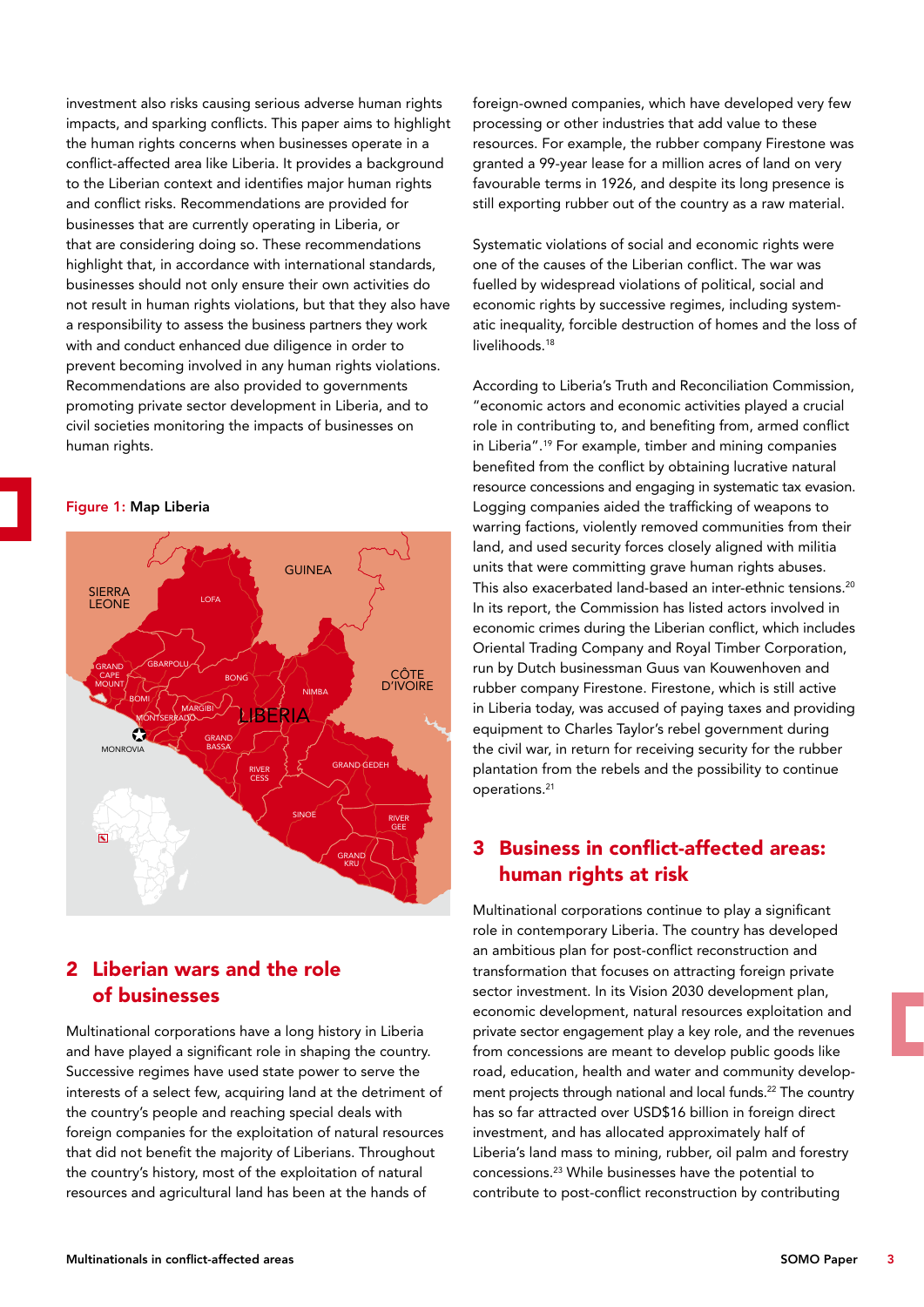

to economic development, through their operations they are also often linked to the violation of human rights.

#### Human rights at risk

The most severe of these violations occur in conflict-affected states,<sup>24</sup> such as post-conflict Liberia. At the same time, ensuring access to remedy for victims is most challenging in these areas, as weak rule of law and failing justice systems make it difficult for victims of corporate misconduct to seek justice and hold businesses to account. Access to justice in Liberia is extremely limited due to poor management and little capacity of the justice sector as well as corruption.<sup>25</sup> Victims of business-related human rights violations also find it difficult to seek justice in the countries where multinational corporations operating in Liberia have their headquarters, due to the many obstacles to justice there.<sup>26</sup> This effectively means that the human rights regime, which places the primary duty for the protection of human rights on states, does not function properly in the context of conflict-affected areas like Liberia, and that there exists a 'governance gap' in holding multinationals to account.<sup>27</sup>

## Sparking and fuelling conflict

Apart from human rights concerns, business activity can also spark and intensify conflicts in Liberia. Conflicts as a result of private sector activities can generally be distinguished between:

- Company-community conflicts as a result of socio- $\Box$ economic issues, such as access to land and land disputes, resettlement, loss of livelihoods, environmental pollution and damage to cultural heritage.
- $\Box$  Inter and intra community conflict as a result of preexisting land conflicts, differing interests and distribution of positive impacts, such as employment opportunities, community development projects and the question of who benefits from private sector activities and who carries the burden of their impacts.
- **□** Conflicts between communities and state institutions as a result of convergence of corporate and state interests, such as state security services protecting the assets of corporations, corruption of authorities and lack of skills and political will to monitor the implementation of concession agreements.

In Liberia, which has a long history of conflict and currently maintains a fragile peace, such conflicts pose a significant risk. The open door policy of the Liberian government and the activities of multinational corporations have already resulted in a wide range of human rights violations, which are increasingly triggering conflict.

# 4 Doing business in Liberia: open doors in Monrovia, but what about elsewhere?

Foreign private sector investment in Liberia so far has delivered only limited development impacts for people on the ground,28 and transformation to a stable environment risks being undermined by conflicts created as a result of business activities. The model of post-conflict reconstruction through foreign investment and exports of raw materials often directly conflicts with the rights and interests of communities in the project areas outside of the capital Monrovia, heightening the risk of human rights abuses and conflict. There is little accountability regarding the use of the revenues. Investments are focused on the export of natural resources, the demand for which is dependent on global markets. This means the country is vulnerable to economic stagnation and market collapse. An example is the current collapse of global iron ore prices, which may have serious implications for Liberia, since iron ore exports are an important driver for the country's economic growth.29 The problems in this sector also have implications for employment. For example, the iron ore company ArcelorMittal recently announce that it would the lay off 190 workers as a result of the market collapse.<sup>30</sup>

The impacts of foreign companies on human rights and conflict dynamics creates serious concerns for the future of the fragile state that Liberia still is. The country is currently experiencing relative peace and stability, but significant challenges remain in terms of justice and reconciliation, legitimacy and effectiveness of government institutions, and rampant corruption. Considerable governance, institutional and capacity constraints exist, which – coupled with internal tensions and irregular (border) conflicts – create continuing risks of instability.

## Losing land and livelihoods

The vast majority of the land allocated by the Liberian government to multinational corporations is occupied and used by Liberian people, and located in areas outside the capital Monrovia where state authority is weak, land ownership is complex and land disputes are prevalent. Mining and agricultural companies occupy spaces where communities make a living from farming, hunting and artisanal mining. Displacement of communities, denying farmers' access to their lands and removing miners without offering a suitable and sustainable alternative source of livelihood is resulting in disputes about land tenure and land use. The destruction of farm lands, food crops, cash crops and the pollution of drinking water negatively impacts the ability of communities to sustain their livelihoods, while the destruction of shrines and sacred areas destroys their customs, values and traditions.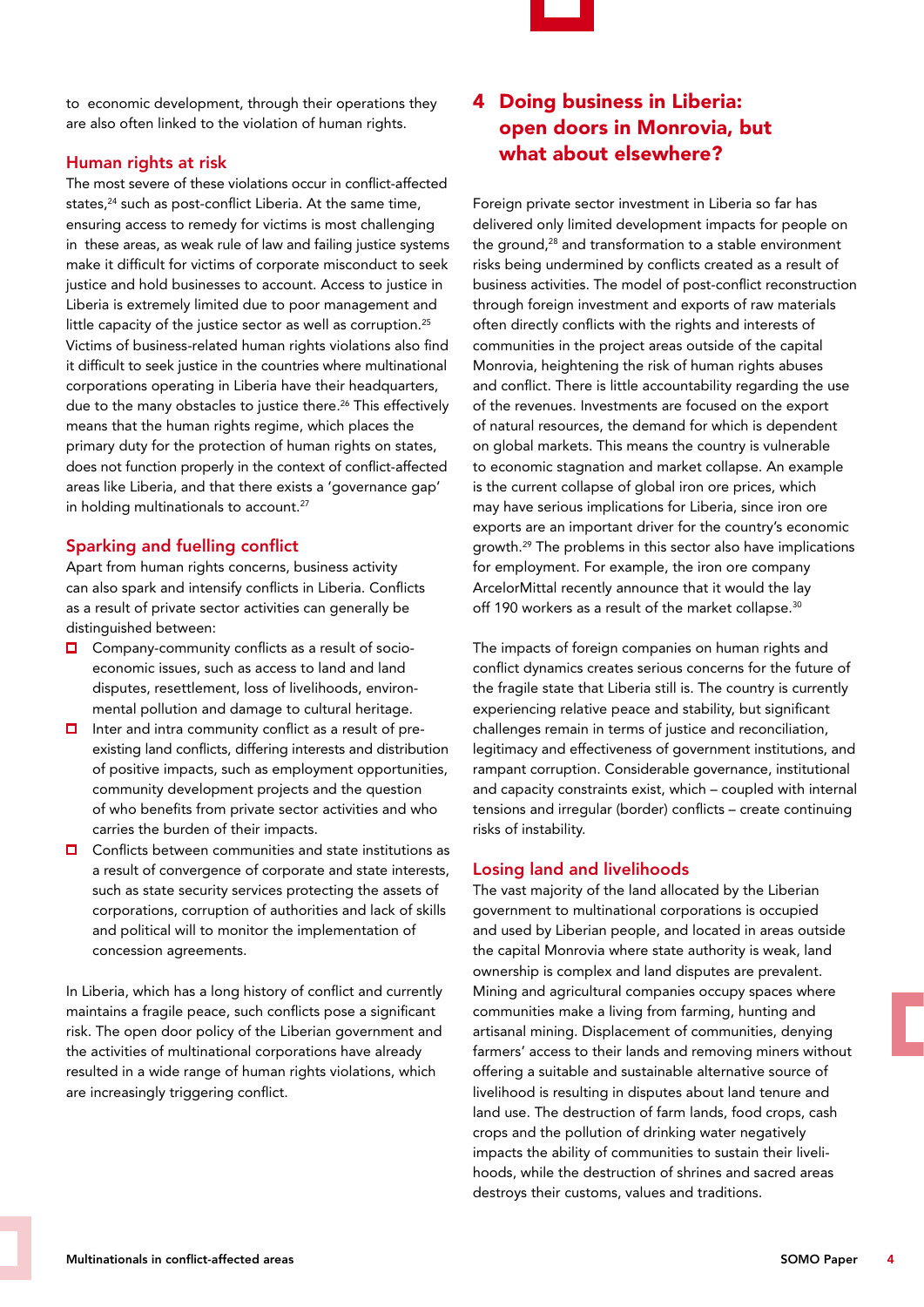The cultural practices of communities in the project-affected areas of ArcelorMittal, for example, are threatened by the company acquiring land that is considered to have animistic religious value. When forests on this land are clear cut, the communities believe the spirits' homes are destroyed.<sup>31</sup> In Nimba county, where the company's iron ore mine is located, a traditional belief system referred to as 'animal practice' is practiced. Communities believe that people who are part of this practice inhibit a dual spirit, meaning that they live both as humans as well as animals living in the forests. Destroying the forests for mining threatens this cultural practice. Communities believe that the destruction of the forests even leads to death of the animals and thus members of their communities.<sup>32</sup>

Displacement of farmers and alluvial miners allegedly also results in loss of livelihoods. While the company has indicated that it initiates livelihood restoration programmes, communities assert that only one-time payments are provided. This does not provide communities with alternative livelihood opportunities, while losing access to farmlands and diamond fields means losing access to the means of sustaining themselves.<sup>33</sup> Another example is Buchanan Renewables, a renewable energy company that produced biomass from old rubber trees. While the company intended to harvest non-productive rubber trees and rejuvenate smallholder farms by planting and maintaining young trees, thereby contributing to poverty alleviation and economic development, the local farmers were left with destroyed and unmaintained farms after the company ceased its operations in 2013. These farmers were left without a means of income and now face difficulties sustaining their livelihoods.<sup>34</sup>

Despite improvement in Liberia's regulatory framework, effective and fair stakeholder consultation and engagement by the government and investors is still lacking. The rights of indigenous and local communities to their ancestral land are still not clearly defined, leaving them vulnerable to land being granted to corporations without local consent. Consultation has been limited, with allegations of lands being granted by the government without community involvement, or local leaders agreeing to the long-term leases without consulting their communities.<sup>35</sup> These circumstances are deepening citizens' sense of injustice and discontent and thereby cause resentment and resistance.

#### Conflicts and escalating protests

Disputes over land, the persistence of historical land disputes and the rapid rise of large-scale natural resource concessions in a context where land is a highly contested topic is creating a tense situation and has already triggered grievances and disputes. This poses a high risk of sparking company-community conflicts as well as conflicts with national security forces interfering on behalf of the company.

In some areas this risk is exacerbated by the presence of ex-combatants who conduct artisanal mining or are contracted as security staff by companies.

The last few years have seen an increase in conflicts over land and violent protests against iron ore, palm oil and rubber corporations. In May 2015, protests turned violent when youth in Sinoe county protested against the palm oil company Golden Veroleum after years of simmering conflict regarding employment issues, loss of crops, water pollution and damage to shrines. The situation escalated after police tried to disperse the crowd and several people were injured.36 In July 2014, violence erupted at the mining site of ArcelorMittal in Nimba County, when protests by youth escalated after they started demanding more employment opportunities and protested against unpaid compensation for crops and lacking implementation of development projects like infrastructure, schools, health clinics and vocational training centres.37 Other examples are the protests against the iron ore company China Union in Bong county, oil palm company Equatorial Oil Palm in Grand Bassa county, rubber company Salala Rubber corporation in Margibi county, Maryland Oil Palm corporation in Maryland county,<sup>38</sup> and fierce protests against palm oil company Sime Darby in Grand Cape Mount county that forced President Sirleaf to intervene directly.39

Land disputes also exacerbate pre-existing tensions between different groups,<sup>40</sup> raising the concern that further land claims by companies will increase the competition for scarce land resources and thereby increase local tensions. This is particularly dangerous in a volatile context like Liberia, where, as already mentioned, land disputes were one of the factors at the root of Liberia's conflict and can potentially recreate tension and violence.<sup>41</sup>

#### Employment: contributing to peace or to conflict?

Often regarded as the positive development impact of private sector engagement, employment can also become a trigger for conflict.<sup>42</sup> Rather than strengthening peace, exploitative labour and violations of core labour rights has resulted in protests such as the ones mentioned above. In Liberia, the majority of employment offered by corporations is low skilled and precarious, substituting subsistence farming with temporary and insecure labour relations. Violations of labour rights are frequent, including occupational health and safety standards, living wage, collective bargaining and working hours. Discrimination, sexual harassment, forced labour and child labour are serious problems. Similarly, the lack of provision of basic services like safe drinking water, health, education and social insurance are often reported. For example, unsafe working conditions led to the death of six people and severe injuries of eleven others after an explosion at the Liberian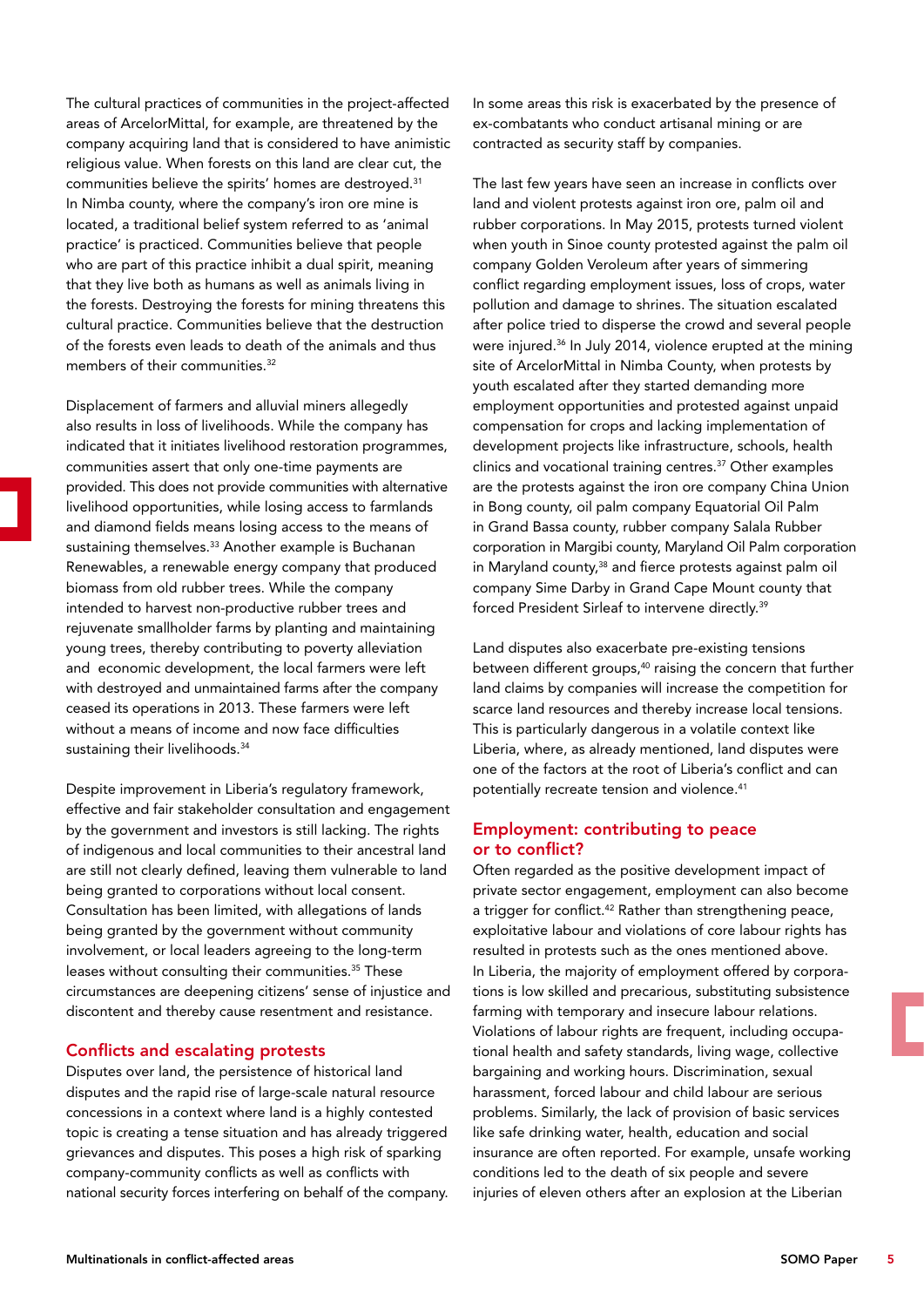

Agricultural Company in January 2015.43 And the preliminary findings of a recent report by Liberian non-governmental organisation Green Advocates reveal dangerous working conditions at ArcelorMittal and the alleged use of toxic substances without adequate protective equipment.<sup>44</sup>

## Wanted: development impacts on the ground

Social development clauses of concessionary agreements have delivered some development impacts but these often fail to translate into meaningful improvements in livelihoods, social services and basic infrastructure and provide little benefit to affected communities or the wider population. County Social Development Funds, established to offset the negative impacts of mining and agricultural production by reserving financial resources for projects benefiting affected counties, have so far not benefited affected communities. Project-affected communities have little say in how or where the money is spend, and government corruption and financial mismanagement of these Funds are serious problems, creating further distrust and hostility. In 2011 this led to a complaint against ArcelorMittal by Liberian NGO Sustainable Development Initiative and Friends of the Earth Europe at the National Contact Point for the Organisation for Economic Co-operation and Development (OECD) Guidelines. ArcelorMittal contributes an annual \$USD3 million to Nimba, Bong and Grand Bassa Counties, which host the company's mine, railway and port,<sup>45</sup> but this is failing to address the needs of impacted communities.46

## An 'anti-development' civil society?

Civil society organisations and human rights defenders that are critical towards corporations are confronted with intimidation by the Liberian government. Criticism towards private sector activities is a sensitive issue for the government, as its post-conflict reconstruction policies give centre stage to foreign direct investment. Civil society organisations that defend the rights of communities affected by such investments are framed as being 'anti-development'. For example, in her annual message to the Liberian legislature in 2014, President Sirleaf stated that NGOs challenge the national sovereignty of the country, which led to extensive criticism by international donor countries.<sup>47</sup> And after the recent protests against palm oil company Golden Veroleum, the President said "we cannot allow a few people to undermine the interest of this country; to run investors away and to make sure that we do not attract what we need to achieve our development goals".<sup>48</sup>

This has contributed to an increasingly dangerous working environment that has compromised the safety and security of human rights defenders in Liberia, as well as their family members and the local community partners they work with. The Government of Liberia has imposed a series of criminal charges and offences against community human rights

defenders, ranging from criminal trespass, criminal malevolence, theft of property, armed robbery, obstruction of justice, disorderly conduct, menacing behaviour, attempted murder, economic sabotage and terrorist threats. Community based human rights defenders including community leaders, union leaders and activists have been confronted with harassment, intimidation, threats, arrests and imprisonment.

For example, in 2014 community leaders were arrested and imprisoned in Cape Mount, Margibi, Grand Bassa, Maryland, Bomi, Bong and Nimba counties. In Nimba County, local community members and youth who were protesting against the lack of benefits from the operation of the company were violently arrested and imprisoned by police units. In Grand Bassa, community members were arrested for protesting against the forceful surveying of their customary land by Equatorial Oil Palm Corporation. In Bong County, community members were arrested for protesting against the lack of employment opportunities, as well as the taking of their customary land without adequate compensation. Elite police units responded by arresting several community members. Similar actions took place in Grand Gedeh, where the Putu Iron Ore Mining company is operating, as well as in Maryland, Sinoe, Margibi, Grand Kru and Rivercess counties.49

## 5 Recommendations

The open door policy of the Liberian government and the activities of multinational businesses have so far failed to improve the lives of the majority of Liberians. In contrast, multinational corporations have been involved in a wide range of human rights violations and are sparking and fuelling conflicts. In the context of the fragile peace in the country, this is of great concern. Current and future investments can only make a positive impact if, at the very minimum, no harm is done to the rights of Liberians living in the project-affected areas. To ensure this, the Liberian government, as well as other governments, should invest in promoting long-term and value-adding forms of private sector development, and encourage corporations to invest in their social license to operate. Corporations should adopt business practices that are sensitive to conflictaffected areas, ensure effective human rights due diligence processes and meaningfully engage with stakeholders.

## Recommendations for businesses:

Businesses operating in Liberia or planning to so should conduct enhanced due diligence to identify the specific risks for human rights violations and sparking conflict or fuelling existing ones as a result of their business activities. Apart from ensuring that their own activities do not result in violations of human rights, they should also prevent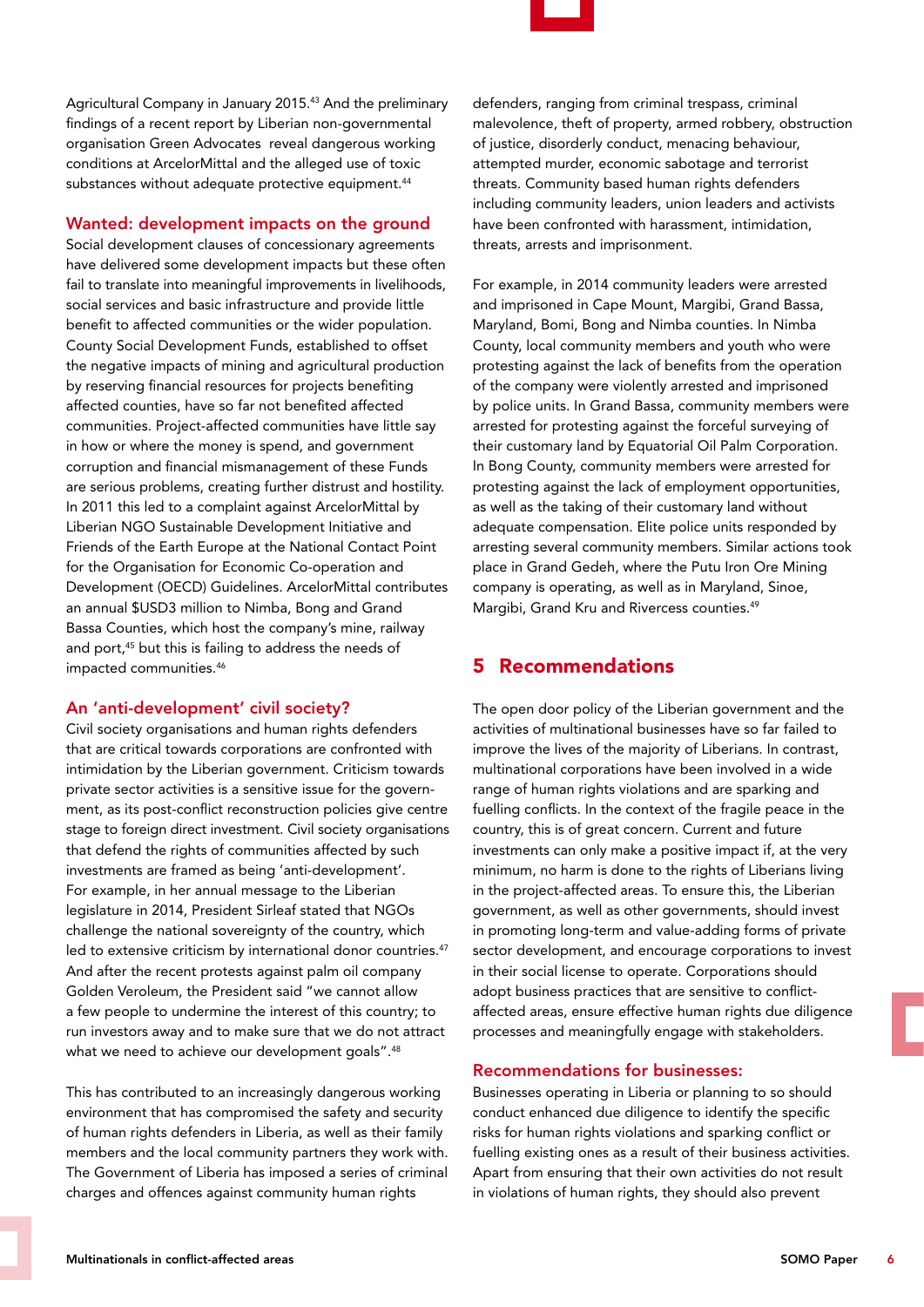#### **Standards**

Various standards have been developed that can help corporations operating in Liberia to respect internationally recognised human rights and prevent them becoming involved in violations.<sup>50</sup> Two important standards that businesses operating in Liberia should adhere to include:

- **□** UN Guiding Principles on Business and Human Rights (UNGPs):51 The UNGPs clarify the duty of states to protect and the responsibility of businesses to respect human rights and the responsibilities of states as well as businesses to provide access to justice for people who are negatively impacted by business activities. The UNGPs state that companies can impact human rights in various ways: by causing violations, by contributing to violations and by being directly linked to violations through activities and business relationships. In conflict affected areas, companies have a heightened due diligence responsibility.
- $\Box$  OECD Guidelines for Multinational Enterprises:<sup>52</sup> The OECD Guidelines provide recommendations on responsible business conduct and respect for human rights for multinationals operating in or from

OECD countries. The OECD Guidelines outline how businesses should deal with issues including human rights, labour rights, the environment and supply chain issues.

The following standards can also be of importance in the context of conflict affected areas:

- Voluntary Principles on Security and Human  $\Box$ Rights:53 provides guidance to the extractive industry companies in maintaining the safety and security of their operations in a manner ensuring respect for human rights.
- $\Box$ UN Global Compact Guidance on Responsible Business in Conflict-Affected and High-Risk Areas:<sup>54</sup> assists companies with implementing the UN Global Compact's principles for responsible business practices in conflict affected areas.
- $\Box$  International Alert Guide for Conflict Sensitive Business Practice<sup>55</sup> for the extractive industries: provides guidance on doing business in societies at risk of conflict, and providing information on understanding conflict risks through practical tools.

becoming linked to violations committed by others. For example, by providing infrastructure to a mining company, sourcing from a palm oil company, or using the services of Liberia's security sector while they cause involuntary resettlement, loss of livelihoods, labour rights violations or create conflicts, businesses may become directly linked to these violations as a result of their business relationships. In line with international standards, businesses should at least:

- $\Box$  Comply with all applicable laws and respect internationally recognized human rights.
- $\Box$  Adopt a human rights policy in consultation with stakeholders, approve the policy on the most senior level, and publish the policy publicly.
- $\Box$  Identify the risks for negative human rights impacts on a continuous basis and act upon the findings.
- **O** Organize meaningful stakeholder engagement, for example with communities, workers, national and international civil society.
- $\Box$  Prevent causing and contributing to violations, and take action when they are linked to them as a result of their business activities, business relations and supply chains.
- $\Box$  Ensure that individuals, workers and communities who are negatively impacted are provided with proper and human rights compatible remediation.

#### Recommendations for governments promoting private sector activities in Liberia:

- П Only promote private sector activities that have development relevance, such as investments that enhance employment, combat inequality, stimulate inclusivity, sustainable growth, local innovation and empowerment of vulnerable groups.<sup>56</sup> Ensure that promotion of private sector activities does not create unfair competition for Liberian businesses. Promote long-term and value-adding industries and the development of infrastructure and electricity for the benefit of citizens.
- m. Make corporate social responsibility and corporate accountability standards such as the OECD Guidelines for Multinational Enterprises a priority during the preparation and implementation of trade missions. Promote this at the level of participating companies, as well as towards the Liberian government and domestic companies. When reporting about the trade mission, also report on the way corporate social responsibility was integrated into the mission. Engage civil society organisations, including trade unions, in the home and host country in a meaningful way during preparation and implementation of the trade mission.
- $\Box$ Actively inform businesses about the human rights and conflict issues in Liberia, by developing a country-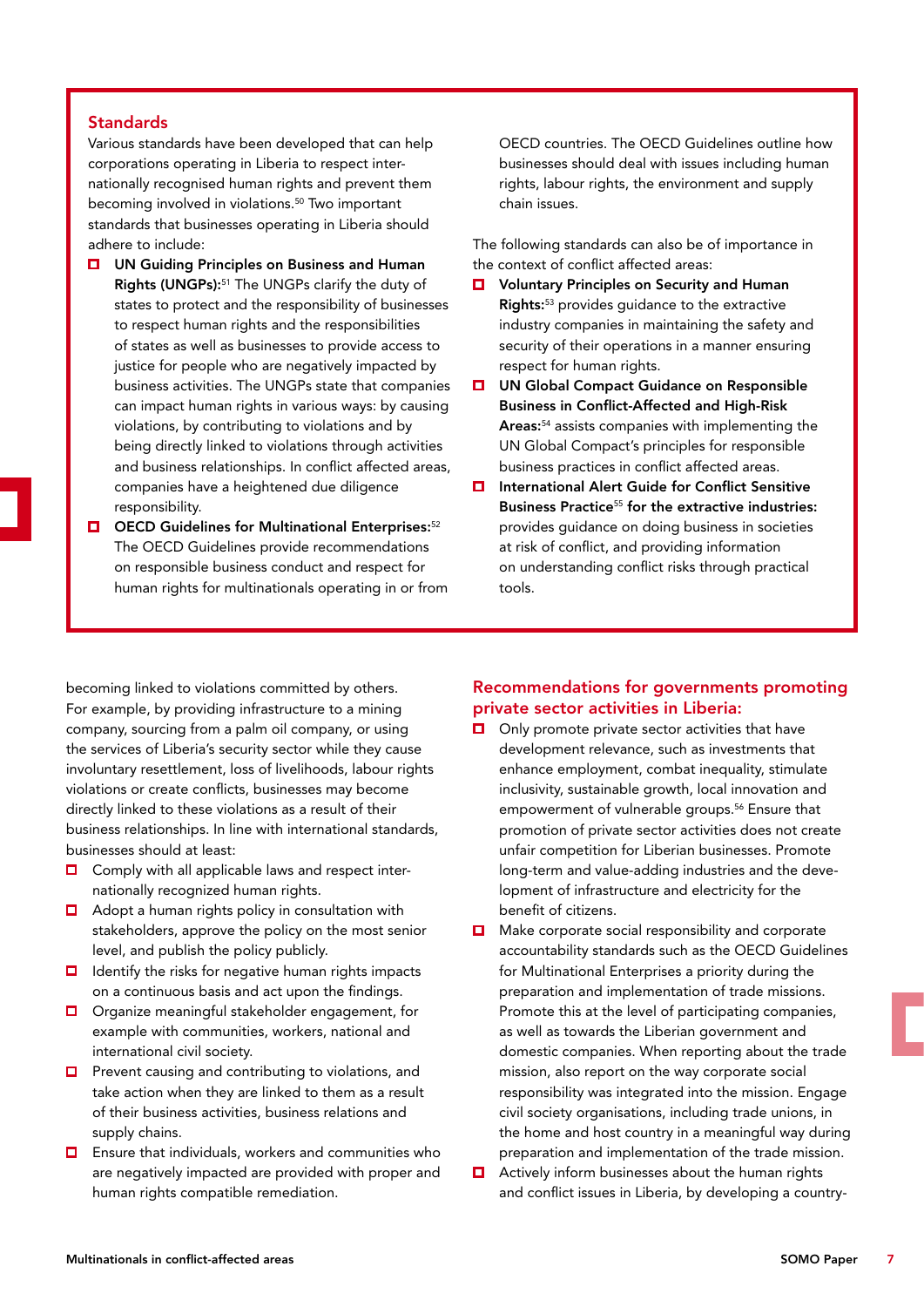

specific toolkit in consultation with civil society and providing this information through embassies, relevant ministries and other forums.

- $\Box$  Emphasise the due diligence responsibility and ensure that corporations integrate this into their supply chain relationship. Support the specification of the due diligence process to the Liberian context.
- $\Box$  Recommend to the Liberian government that it should develop a National Action Plan on Business and Human Rights in accordance with the 'Guidance on National Action Plans on Business and Human Rights' by the UN Working Group on Business and Human Rights<sup>57</sup> and using the Toolkit on National Action Plans by the Danish Institute for Human Rights and the International Corporate Accountability Roundtable.58

#### Useful tools for civil society organisations:

- How to use the UN Guiding Principles on Business and  $\Box$ Human Rights in company research and advocacy:<sup>59</sup> provides concrete support for civil society organisations to use the UN Guiding Principles in addressing the responsibility of businesses to respect human rights.
- $\Box$  Calling for Corporate Accountability. A guide to the 2011 OECD Guidelines for Multinational Enterprises:<sup>60</sup> helps civil society organisations to understand the OECD Guidelines and address corporate misconduct through the complaints mechanisms of the OECD Guidelines and the functioning of the National Contact Points.
- $\Box$ Getting it Right. Human Rights Impact Assessment Guide:<sup>61</sup> is a step-by-step methodology for communities and NGOs to measure the actual or potential human rights impact of business activities, and gives ownership to affected communities. It enables drafting a final report and recommendations that can serve as a basis for engagement with public and private actors involved in investment projects.
- $\Box$  The website 'Human Rights and Grievance Mechanisms: Supporting you in seeking remedy for corporate misconduct':<sup>62</sup> provides information on how to address corporate misconduct by using non-judicial grievance mechanisms, and contains step-by-step guides to using these mechanisms.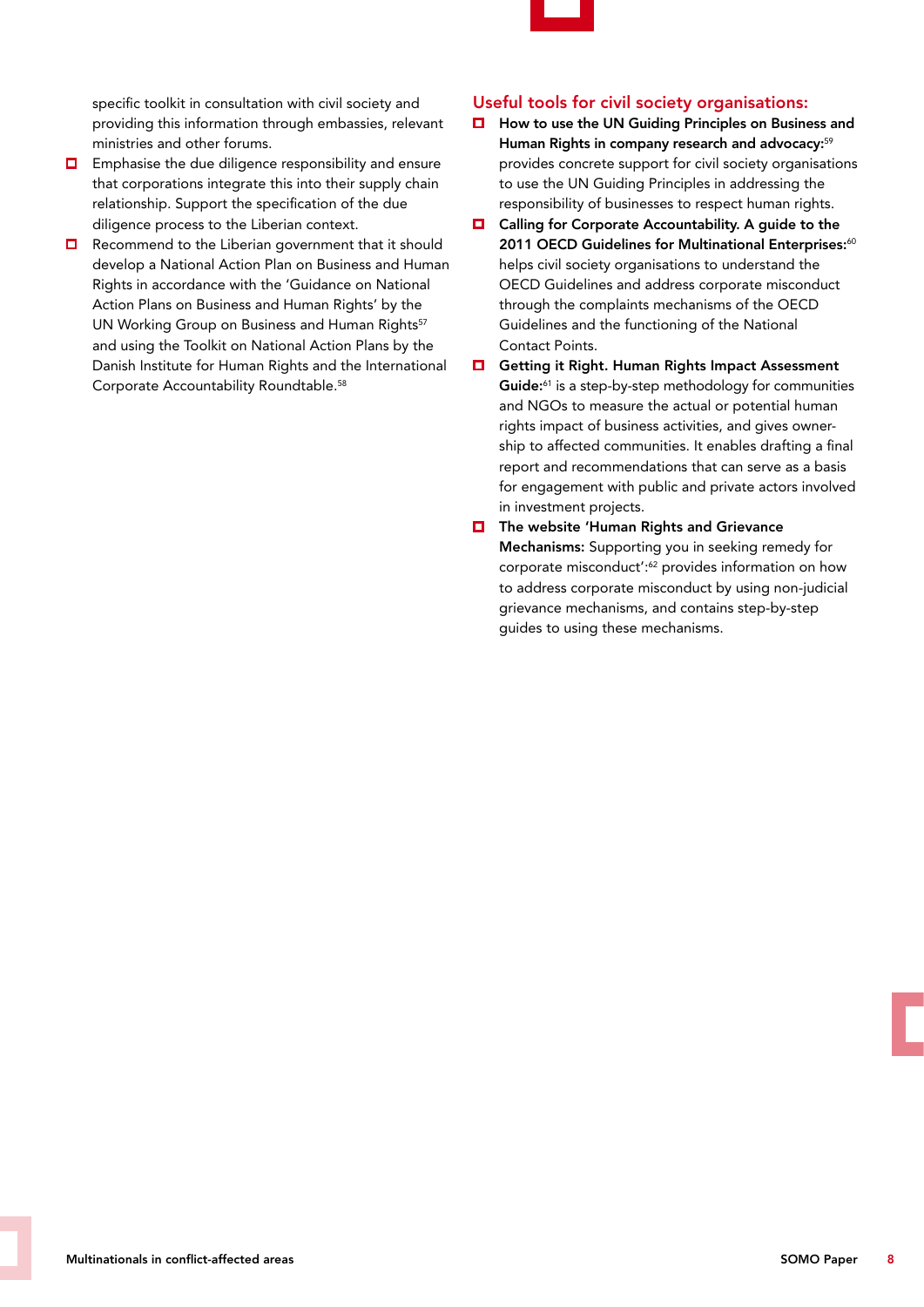#### **Endnotes**

- 1 Website of the Liberian Embassy in the US, "Liberia Back in Business: Thanking US and Partners for Their Help Against Ebola, April-May 2015, http://www.liberianembassyus.org/uploads/newsletter/Apr\_mayF2-prt1.pdf (8 June 2015).
- 2 World Bank website, "World Bank Group Ebola Response Fact Sheet", 18 May 2015, http://www.worldbank.org/en/topic/health/brief/ world-bank-group-ebola-fact-sheet (18 June 2015).
- 3 Website of the Netherlands Enterprise Agency, "Economische missie naar Sierra Leone, Liberia en Guinee met minister LIlianne Ploumen", http://www.rvo.nl/actueel/evenementen/economische-missienaar-sierra-leone-liberia-en-guinee-met-minister-lilianne-ploumen (17 June 2015). Translated from Dutch.
- 4 For example, the OECD emphasizes the importance of boosting economic growth in fragile states, and the IFC invested USD\$948 million in conflict affected areas in FY14 as 'economic growth and employment are critical in reducing fragility'. The World Bank has committed to increase investment in conflict affected areas by 50%. See OECD, States of Fragility 2015; and IFC, IFC in Fragile and Conflict Situations, April2015. See also M. Porter Peschka, "The role of the Private Sector in Fragile and Conflict-Affected State". World Development Report 2011, Background Paper; and DfID, Stabilization through Economic Initiatives: private sector development. Issue note, 2012.
- 5 CIA Factbook, Country profile: Liberia, available at https://www.cia.gov/ library/publications/the-world-factbook/geos/li.html (15 June 2015).
- 6 African Development Bank. Liberia Country Strategy Paper 2013-2017. June 2013. http://www.afdb.org/countries/west-africa/liberia/liberiaselected-projects/ (11 June 2015).
- 7 World Bank database. Liberia. http://data.worldbank.org/country/liberia (25 June 2015).
- 8 UN Security Council Resolution 22015 (2015). S/RES/22015 (2015). http://www.securitycouncilreport.org/atf/cf/%7B65BFCF9B-6D27-4E9C-8CD3-CF6E4FF96FF9%7D/S\_res\_2215.pdf (26 June 2015)
- 9 World Bank. Liberia Poverty Note: Tracking the Dimensions of Poverty. 1 November 2012.
- 10 World Bank database. Liberia. http://databank.worldbank.org/data/ views/reports/tableview.aspx (25 June 2015).
- 11 World Bank. Liberia Poverty Note: Tracking the Dimensions of Poverty. 1 November 2012.
- 12 CIA Factbook, Country profile: Liberia, available at https://www.cia.gov/ library/publications/the-world-factbook/geos/li.html (15 June 2015).
- 13 BBC News website, "New oil finds in Liberia and Sierra Leone", 21 February 2012, http://www.bbc.com/news/world-africa-17115042 (11 June 2015).
- 14 African Development Bank. Liberia Country Strategy Paper 2013-2017. June 2013. http://www.afdb.org/countries/west-africa/liberia/liberiaselected-projects/ (11 June 2015).
- 15 World Bank website, "Liberia Overview" http://www.worldbank.org/en/country/liberia/overview (26 June 2015).
- 16 UNDP. 2014. Socio-economic impact of the Ebola Virus Disease in Guinea, Liberia and Sierra Leone. Policy Notes Volume 1, Numbers 1-5.
- 17 World Bank website, "Ebola: Most African Countries Avoid Major Economic Loss but Impact on Guinea, Liberia, Sierra Leone Remains Crippling", 20 January 2015, http://www.worldbank.org/en/news/ press-release/2015/01/20/ebola-most-african-countries-avoid-majoreconomic-loss-but-impact-on-guinea-liberia-sierra-leone-remains-crippling (25 June 2015).
- 18 Truth and Reconciliation Commission of Liberia. Final Report, Volume 1: Findings and Determinations.
- 19 Truth and Reconciliation Commission of Liberia. Final Report, Volume 3, Appendices. Title III: Economic Crimes and the Conflict, Exploitation and Abuse, p. 1.
- 20 Government of Liberia, Towards a Reconciled, Peaceful and Prosperous Liberia. A Strategic Roadmap for National Healing and Reconciliation. June 2012-July 2013, p. 8
- 21 Truth and Reconciliation Commission of Liberia. Final Report, Volume 2, Consolidated Final Report, p. 178. See also T. Miller and J. Jones, "Firestone and the Warlord. The untold story of Firestone, Charles Taylor and the tragedy of Liberia". Frontline publication, 18 November 2014, https://www.propublica.org/article/firestone-and-the-warlord-intro (8 April 2015).
- 22 Republic of Liberia. Agenda for Transformation: Stepts Toward Liberia Rising 2030. Liebrai's Medium Term Economic Growth and Development Strategy (2012-2017).
- 23 P. de Wit, "Land Commission of Liberia. Land Rights, Private Use Permits & Forest Communities". EU Project FED/2011/270957, 2012.
- 24 J. Zerk, "Corporate Liability for gross human rights abuses. Towards a fairer and more effective system of domestic law remedies." Report prepared for the Office of the UN High Commissioner for Human Rights, 2012. p. 29.
- 25 Human Rights Watch. World Report 2014: Events of 2013, p. 136, 137.
- 26 For example, the reluctance of states to exercise extraterritorial jurisdiction over violations committed by multinationals abroad, the high costs involved, complex corporate structures and difficulty in obtaining evidence, and the separate legal personality and limited liability doctrine. For more on the obstacles for access to justice in home states, see M. Taylor, R. Thompson and A. Ramasastry, "Overcoming obstacles to justice improving access to judicial remedies for business in involvement in grave human rights abuses", Fafo-report. See also ICAR, CORE and ECCJ, "Access to Judicial Remedies for Human Rights Violations by Transnational Business", 2013.
- 27 In the words of the former UN Special Representative on Business and Human Rights, John Ruggie, in conflict-affected areas "the human rights regime cannot be expected to function as intended". See: Report of the Special Representative of the Secretary-General on the issue of human rights and transnational corporations and other business enterprises, John Ruggie, 2011.
- 28 See for example: Centre for International Conflict Resolution, "Smell-No-Taste: the Social Impact of Foreign Direct Investment in Liberia". Colombia University, School of International and Public Affairs, January 2012.
- 29 African Development Bank. Liberia Country Strategy Paper 2013-2017. June 2013. http://www.afdb.org/countries/west-africa/liberia/liberiaselected-projects/ (11 June 2015).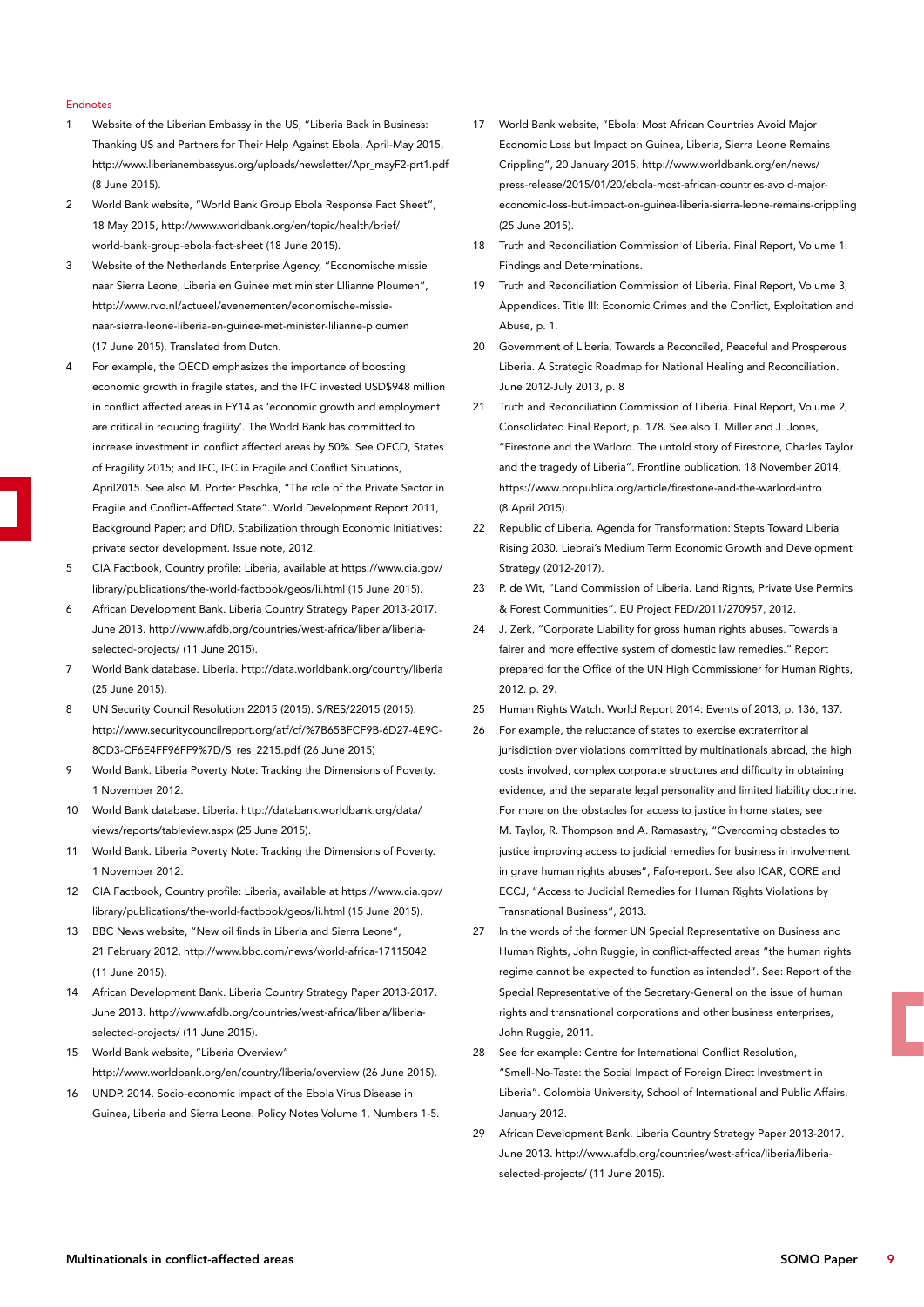- 
- 30 New Dawn, "Liberia: Arcelormittal's Redundancy Condemned", 16 June 2015, http://allafrica.com/stories/201506161592.html (26 June 2015).
- 31 Preliminary findings of a research report by Green Advocates, forthcoming. This report has been sent to ArcelorMittal for review and a meeting between Green Advocates and company representatives took place on 29 June 2015. The company has not yet formally responded to the findings of the report.
- 32 See also ArcelorMittal's Environmental and Social Impact Assessment: "There are numerous reports and rumors surrounding the existence of individuals being part of the 'animal practice' in Liberia – a system of beliefs and practices that are neither illegal nor formally recognized by the Liberian government. It is believed that those who are a part of the 'animal practice' have a 'dual spirit' that resides simultaneously in their human form (which lives in the village) and in one or more animals (that live in the mountain forests of their homeland). The human and the animal are spiritually tied together to the extent that if the animal is harmed or killed, the human will experience illness/injury or death. Thus, if there exists a mysterious or sudden illness/injury or death of a person in a village, it might be concluded that this is a result of that person's animal being harmed". URS, Cultural Heritage Assessment of West Nimba Liberia for Phase 2 ESIA, Prepared for ArcelorMittal Liberia Limited. March 2013.
- 33 Preliminary findings of a research report by Green Advocates, forthcoming. This report has been sent to ArcelorMittal for review and a meeting between Green Advocates and company representatives took place on 29 June 2015. The company has not yet formally responded to the findings of the report.
- 34 See the reports by 'Burning Rubber' and 'Cut and Run' by SOMO, Green Advocates and SwedWatch, available at: http://www.somo.nl/publications-en/Publication\_3942
- 35 Front Page Africa, "Liberia: Sticky Land Crisis Grand Bassa Locals Vs Eq. Oil Palm Expansion", 6 March 2014, http://allafrica.com/ stories/201403060861.html (26 June 2015).
- 36 Front Page Africa, "Ghost Town: 20 arrested, hunt for loots in concession town", 28 May 2015, http://www.frontpageafricaonline.com/index.php/ news/5330-ghost-town-20-arrested-hunt-for-loots-in-concession-town (16 June 2015); Front Page Africa, "Sinoe County – concession area hit by rioting, several flee", 27 May 2015, http://www.frontpageafricaonline. com/index.php/news/5315-sinoe-county-concession-area-hit-by-riotingseveral-fleeing (17 June 2015); The Guardian, "Liberia charges 23 over violent plantation protest: policy", 2 June 2015, http://www.ngrguardiannews.com/2015/06/liberia-charges-23-over-violent-plantation-protestpolice/ (17 June 2015).
- 37 Reuters, "Shots fired as Liberia policy quell ArcelorMIttal mine protest", 4 July 2014, http://www.reuters.com/article/2014/07/04/us-liberiaarcelormittal-sa-idUSKBN0F924020140704 (17 June 2015).
- 38 The following sources have been used: Global Witness, Communities Protest that UK's Equatorial Palm Oil is Posed to Seize Land in Liberia, Press Release 24 June 2014, https://www.globalwitness.org/archive/ communities-protest-uks-equatorial-palm-oil-poised-seize-land-liberia/ (18 June 2015); Sustainable Development Institute, "SDI's radio show development talk discusses issues at China Union iron ore mining concession in Bong county", http://sdiliberia.org/node/256 (17 June 2015); New Dawn, "Liberia: Equatorial Palm Oil Faces Continued Protest", 25 June 2014, http://allafrica.com/stories/201406250639.html (17 June 2015); The Informer, "Liberia: Crisis Engulfs Maryland Again – Several Protesters Arrested", 14 February 2013, http://allafrica.com/ stories/201302150759.html (17 June 2015); New Dawn, "Protest at SRC Plantation", 13 October 2014, http://thenewdawnliberia.com/news/ general/3181-protest-at-src-plantation (17 June 2015); New Republic, "Liberia: Clashes Near in Arcelor Mittal's Mine", 6 July 2014, http://allafrica.com/stories/201407060054.html (17 June 2015).
- 39 The New York Time, "A Nobel Laureate's Problem at Home", 20 January 2012, http://www.nytimes.com/2012/01/21/opinion/ in-liberia-a-nobel-laureates-problem.html?\_r=0 (25 June 2015).
- 40 International Crisis Group. Liberia: Time for Much-Delayed Reconciliation and Reform. Policy Briefing Africa No 88, 12 June 2012.
- 41 Government of Liberia, Towards a Reconciled, Peaceful and Prosperous Liberia. A Strategic Roadmap for National Healing and Reconciliation. June 2012-July 2013.
- 42 World Bank. Wold Development Report 2013, Jobs. p. 79
- 43 Front Page Africa, "17 persons injured in blast at LAC rubber factory in Bassa", 21 January 2015, http://www.frontpageafricaonline.com/index. php/news/4328-17-persons-injured-in-blast-at-lac-rubber-factory-in-bassa (22 June 2015); Daily Observer, "GoL Imposes US\$100K Fine on LAC", 13 April 2015, http://www.liberianobserver.com/news-legal/golimposes-us100k-fine-lac (22 June 2015).
- 44 Preliminary findings of a research report by Green Advocates, forthcoming. This report has been sent to ArcelorMittal for review and a meeting between Green Advocates and company representatives took place on 29 June 2015. The company has not yet formally responded to the findings of the report.
- 45 Government of Liberia. Guidelines for the management of County Social Development Fund.
- 46 OECD Watch website, http://oecdwatch.org/cases-nl-nl/Case\_199 (23 June 2015).
- 47 Government of Liberia, Nation Address on Monday 27 January 2014. Available at http://frontpageafricaonline.com/index.php/politic/111-oped/speeches-remarks/518-consolidating-processes-of-transformationsirleaf-s-9th-state-of-nation-address (25 June 2015). See also: Front Page Africa, "'Sirleaf a Fugitive': Civil Society on Ellen; Stop Undermining NGOs", 13 February 2014, http://www.frontpageafricaonline.com/index. php/news/679-sirleaf-a-fugitive-civil-society-on-ellen-s-back-calls-to-stopundermining-ngos (18 June 2015); and Global Witness, "Is Liberia Tired of NGOs?', 31 March 2014, https://www.globalwitness.org/blog/ liberia-tired-ngos (18 June 2015).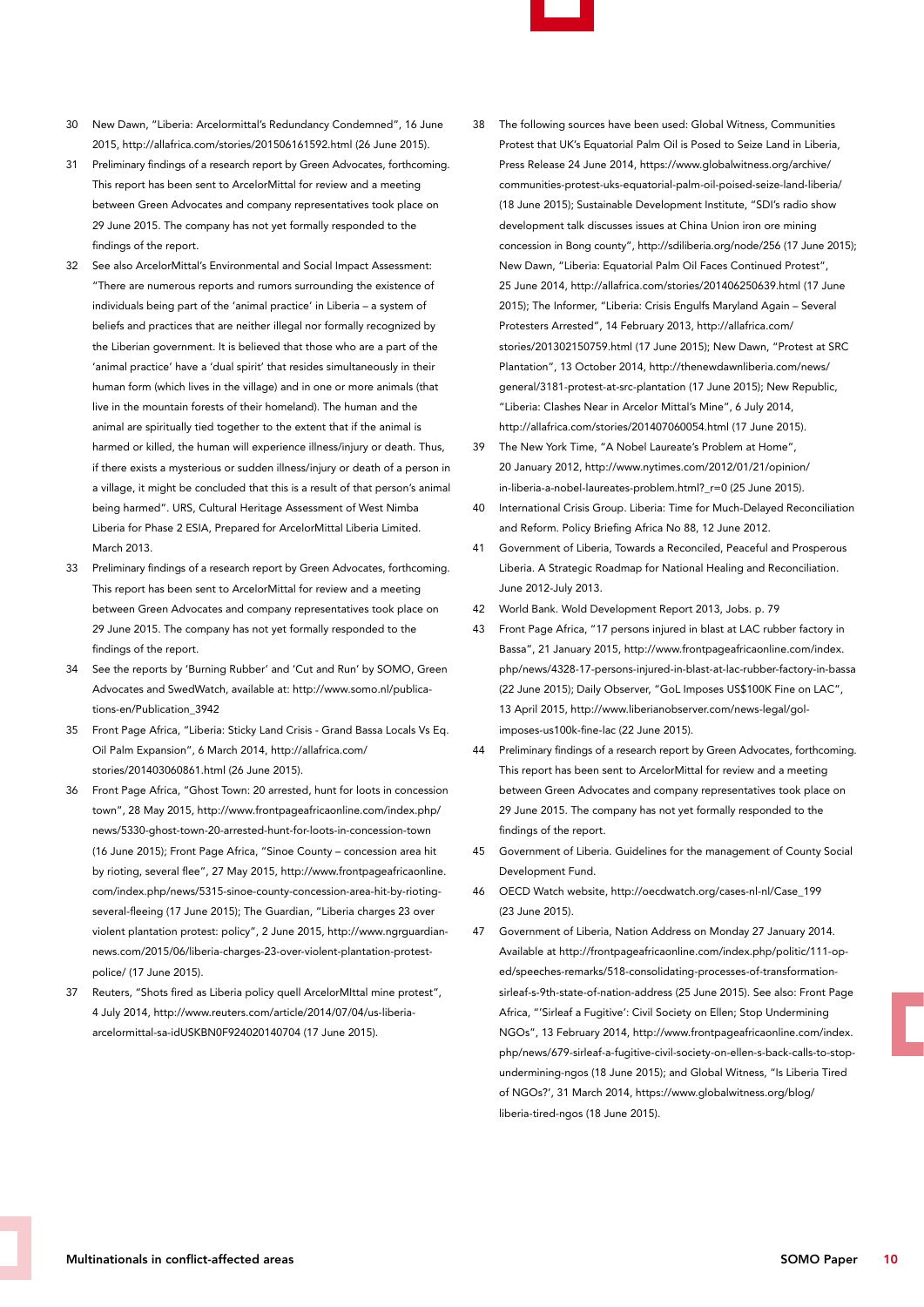- 48 Executive Mansion website. "'As a government, we cannot allow a few people to undermine the interest of this country,' President Sirleaf; Government to Respond in a Very Effective Way", 27 May 2015, http://www.emansion.gov.lr/2press.php?news\_id=3299&related=7&pg=sp (22 June 2015).
- 49 See for example: The Analyst, "Liberia: Eru Officers Fire at Protesters in Bong Mines", 1 October 2013, http://allafrica.com/ stories/201310021599.html (17 June 2015); Farmlandgrab, "Liberia: Sinoe complains GVL to Roundtable on Sustainable Palm Oil", 21 February 2014, http://farmlandgrab.org/post/ view/23185-liberia-sinoe-complains-gvl-to-roundtable-on-sustainablepalm-oil (17 June 2015); Reuters, "Shots fired as Liberia policy quell ArcelorMIttal mine protest", 4 July 2014, http://www.reuters.com/ article/2014/07/04/us-liberia-arcelormittal-sa-idUSKBN0F924020140704 (17 June 2015), New Dawn, "Equatorial Palm Oil Faces Continued Protest", 25 June 2014, http://www.thenewdawnliberia.com/business/ investment/492-equatorial-palm-oil-faces-continued-protest (17 June 2015); Business Wire, "Arrests and Harassment of Community Leaders in Liberia Must Stop, Says Rights and Resources Initiative", 20 December 2012, http://www.businesswire.com/news/ home/20121220006123/en/Arrests-Harassment-Community-Leaders-Liberia-Stop-Rights#.VSZSmM90zmI (17 June 2015).
- 50 In a recent publication, SOMO identified 24 standards that are relevant to conflict-affected areas. See M. van Dorp, "Multinationals and Conflict. International principles and guidelines for corporate responsibility in conflict-affected areas", SOMO publication.
- 51 Available at http://www.ohchr.org/EN/Issues/Business/Pages/ WGHRandtransnationalcorporationsandotherbusiness.aspx
- 52 Available at http://www.oecd.org/corporate/mne/
- 53 Available at http://www.voluntaryprinciples.org/
- 54 Available at https://www.unglobalcompact.org/resources/281
- 55 Available at http://www.iisd.org/pdf/2005/security\_conflict\_sensitive\_ business.pdf
- 56 See also Both Ends, ActionAid and SOMO. The Dutch Good Growth Fund: Who profits from development cooperation? November 2013, p. 2.
- 57 Available at http://www.ohchr.org/EN/Issues/Business/Pages/ NationalActionPlans.aspx
- 58 Available at http://icar.ngo/analysis/napsreport/
- 59 Available at http://somo.nl/publications-nl/Publication\_3899-nl
- 60 Available at file:///C:/Users/Gebruiker/Downloads/SOMO\_Guide\_2012\_ GB\_WEB.pdf
- 61 Available at http://hria.equalit.ie/en/
- 62 Available at http://grievancemechanisms.org/grievance-mechanisms